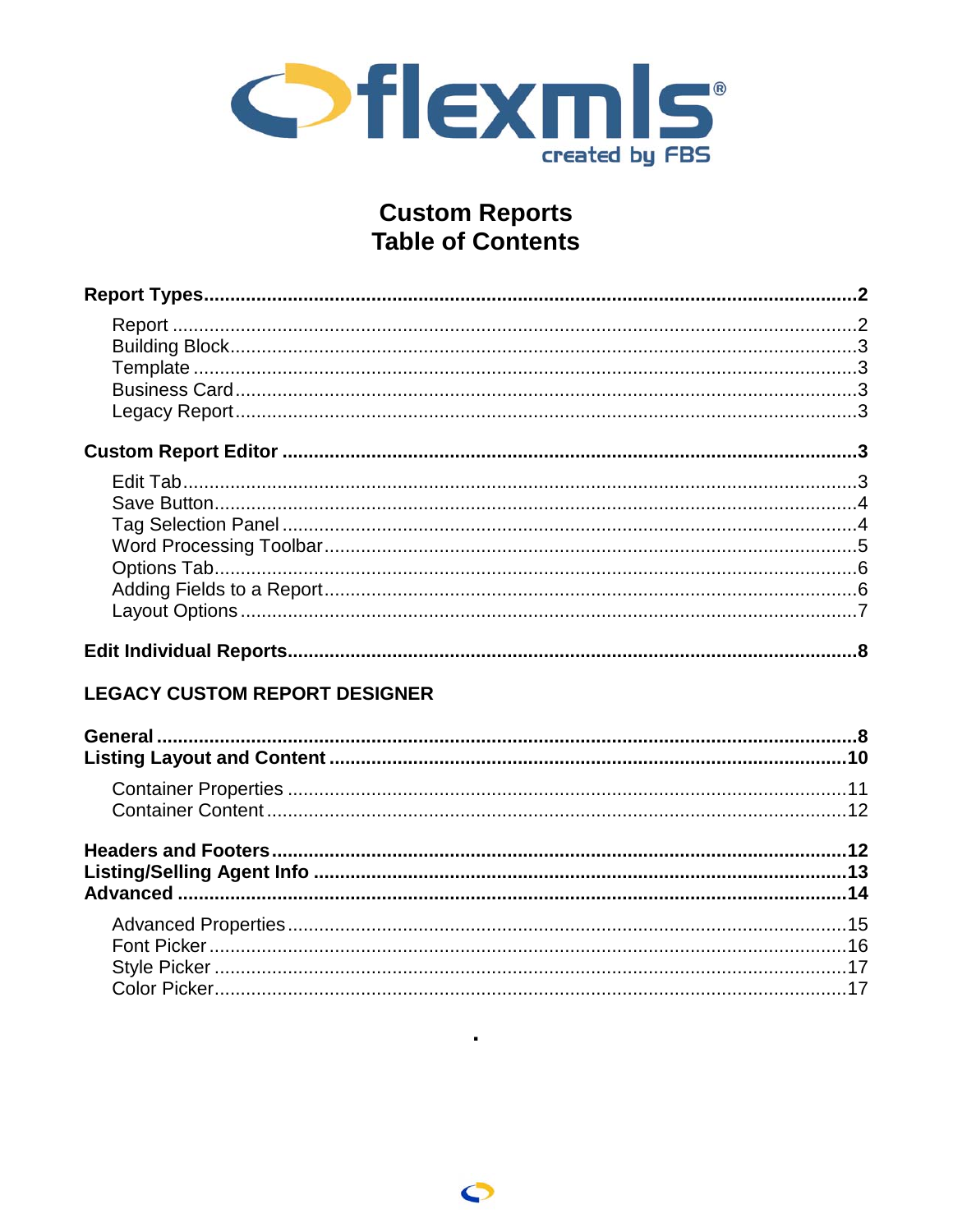# <span id="page-1-0"></span>**CUSTOM REPORTS**

The Custom Reports module allows the user to format listing reports in a wide variety of ways, including choosing what data to display and where. Under Preferences, My Reports, these reports have the capability for extensive detail and functionality.

The Custom Report selection page contains a list of all previously saved custom reports. You may create, edit, and remove reports from this page. As the report name is selected from the box on the left, a description you have entered about that report will appear on the right.

| <b>Custom Reports</b>                                                                                                                                                                                                                                                    |                                                                                                                  |  |  |
|--------------------------------------------------------------------------------------------------------------------------------------------------------------------------------------------------------------------------------------------------------------------------|------------------------------------------------------------------------------------------------------------------|--|--|
| <b>Available Report Definitions</b>                                                                                                                                                                                                                                      | Description                                                                                                      |  |  |
| <b>Reports</b><br>David's Report<br>Kendra Photo Report<br>MEL<br><b>Building Blocks</b><br>Steve R. block<br>Test block<br>Templates<br>Kendra's Template<br>Matt H<br><b>Business Cards</b><br>MKB's Test<br>Legacy Reports<br>2Per page<br>Book Listings<br>Hot Sheet | David's Report<br>This report is inheritable                                                                     |  |  |
| $\geq$ Edit<br>Rename<br><b>X</b> Remove<br>Ļ٦<br><b>New</b>                                                                                                                                                                                                             | To access your old reports, click here.<br>Give to Someone<br>To access your old report attachments, click here. |  |  |

#### **REPORT TYPES**

The Custom Report selection screen several different types of reports to help you personalize the layout and content of your reports. You may create, edit, and remove reports from this screen. To create a new item using the Custom Report Designer, click **New**. You will then be given the option to create a new Report, Building Block, Template, Business Card, or Legacy Report, as described below.

| Please make a selection from the following items.                                                                                                                                                                                 |
|-----------------------------------------------------------------------------------------------------------------------------------------------------------------------------------------------------------------------------------|
| Report<br>Create a new WYSIWYG (What You See Is What You Get) detailed report or a<br>beautiful flyer.                                                                                                                            |
| Building Block<br>Create a report building block that can be reusable within all reports. Just modify<br>the building block and your reports update automatically.                                                                |
| Template<br>Create a layout template that you can share with others. Follow these templates to<br>easily create beautiful reports.                                                                                                |
| Business Card<br>Create a business card that you can include in your reports. Create multiple cards<br>with different styles and information, then when you run a report you can choose<br>the business card you want to include. |
| Legacy Report<br>Create a new legacy report. Now you have two ways of creating reports.                                                                                                                                           |
| Cancel                                                                                                                                                                                                                            |

You may also edit any saved report, by clicking on the report title and clicking **Edit**. To permanently remove any saved report, click on the report title and click **Remove**.

#### **Report**

Click on **Report** to continue to the Custom Report Designer. This option will give you the largest number of fields to select from, as well as page and report headers and footers, and many tools to help you fine tune the appearance of your custom report.

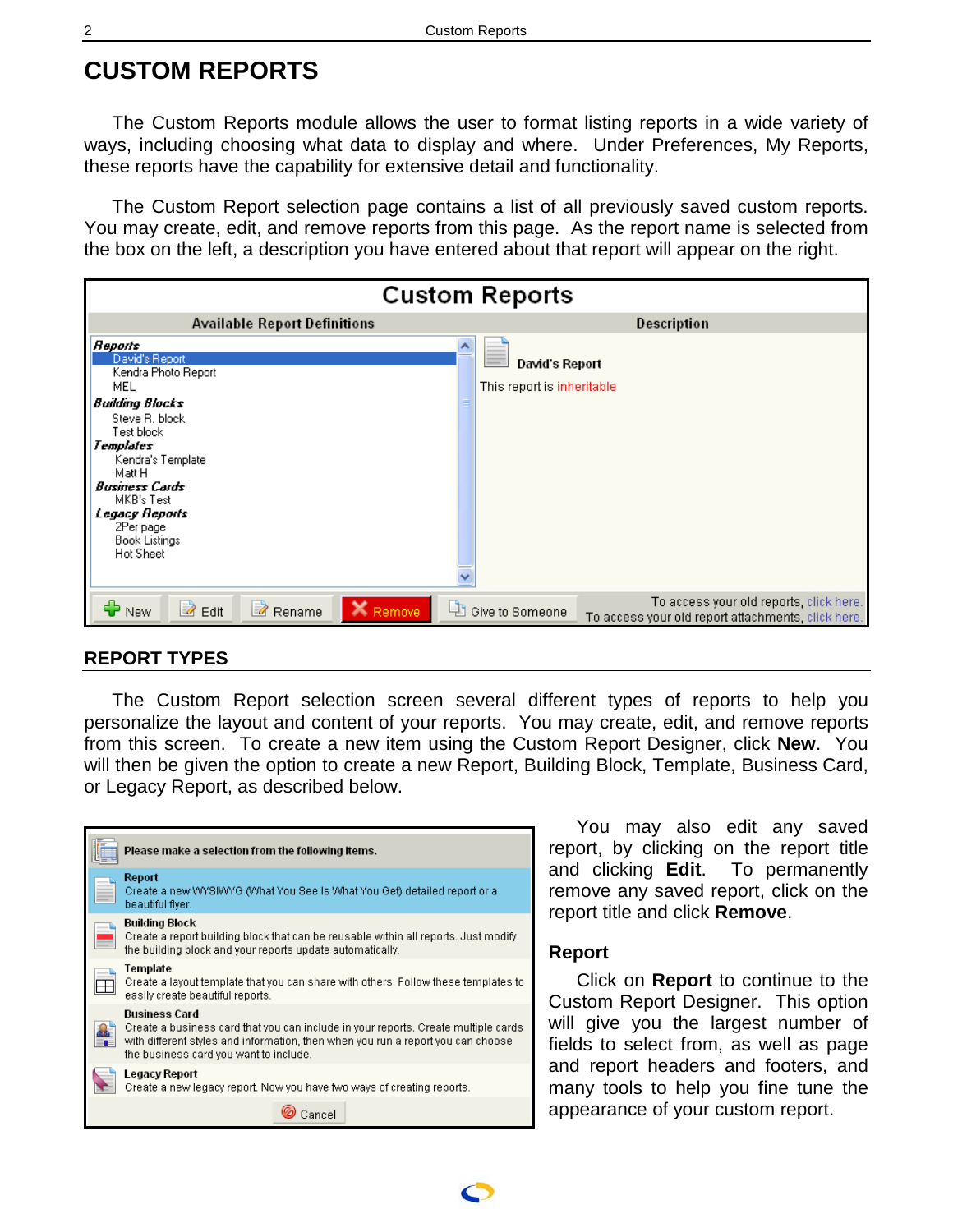## <span id="page-2-0"></span>**Building Block**

Building Blocks are reusable blocks of information that may be inserted in various reports. Like Reports, Building Blocks may include a wide variety of listing information, including photos and listing fields. Unlike Reports, Building Blocks do not include page or report headers and footers. Building Blocks may be used in multiple reports, allowing changes made once, to the Building Block, to automatically translate to all reports which use that Building Block.

## **Template**

Templates allow you to set up a basic layout for use in multiple reports. You may then give this Template to other users for a consistent and professional appearance in your reports.

### **Business Card**

Business Cards are a type of Building Block that include only Profile information. You may save multiple business cards (for use in your Commercial and Residential practices, for example) for use throughout the flexmls system.

### **Legacy Report**

If you prefer to use the previous version of the Custom Report Designer to create a new report, click to **Create a New Legacy Report**. The Legacy Custom Report Designer section of this chapter describes these functions in detail.

### **CUSTOM REPORT EDITOR**

The Custom Report Editor screen gives you the ability to extensively customize the look and content of your report. The Custom Report Editor is divided into two tabs - Edit and Options.

| $\Rightarrow$ Edit<br>$\ddotmark$<br>Se Options ।<br><b>Report:</b> No Name<br>You are editing: Residential                                                              | Preview<br><b>Save</b> |
|--------------------------------------------------------------------------------------------------------------------------------------------------------------------------|------------------------|
|                                                                                                                                                                          | TEMPLATES              |
| Font Name $\bullet$ Size $\bullet$ $\underline{A}$ $\underline{B}$ <b>B</b> $i$ $\underline{U}$ $\equiv$ $\underline{E}$ $\underline{B}$ $\underline{A}$ $\underline{O}$ | BUILDING BLOCKS        |
|                                                                                                                                                                          | DATA FIELDS            |
|                                                                                                                                                                          | PHOTOS AND MAPS        |
|                                                                                                                                                                          | PROFILE INFO.          |
|                                                                                                                                                                          | OTHER LISTING INFO.    |
|                                                                                                                                                                          |                        |

### **Edit Tab**

The Edit tab includes all tools necessary to create a professional looking report. The screen includes basic word processing functions and the ability to include a wide range of data in a variety of formats. When you begin your document, the main editing pane will be blank. You may begin designing your report by clicking within that pane and then adding elements to your report using the tools and by adding fields from the options in the Tag Selection Panel. The drop-down list at the top of the screen will indicate the property type for the report you are currently editing. You may set up a different layout for each property type within one report.

Click **Preview** to open a window that generates a report populated with sample data from a random listing, or from an MLS number which you specify. You may set the Preview to refresh

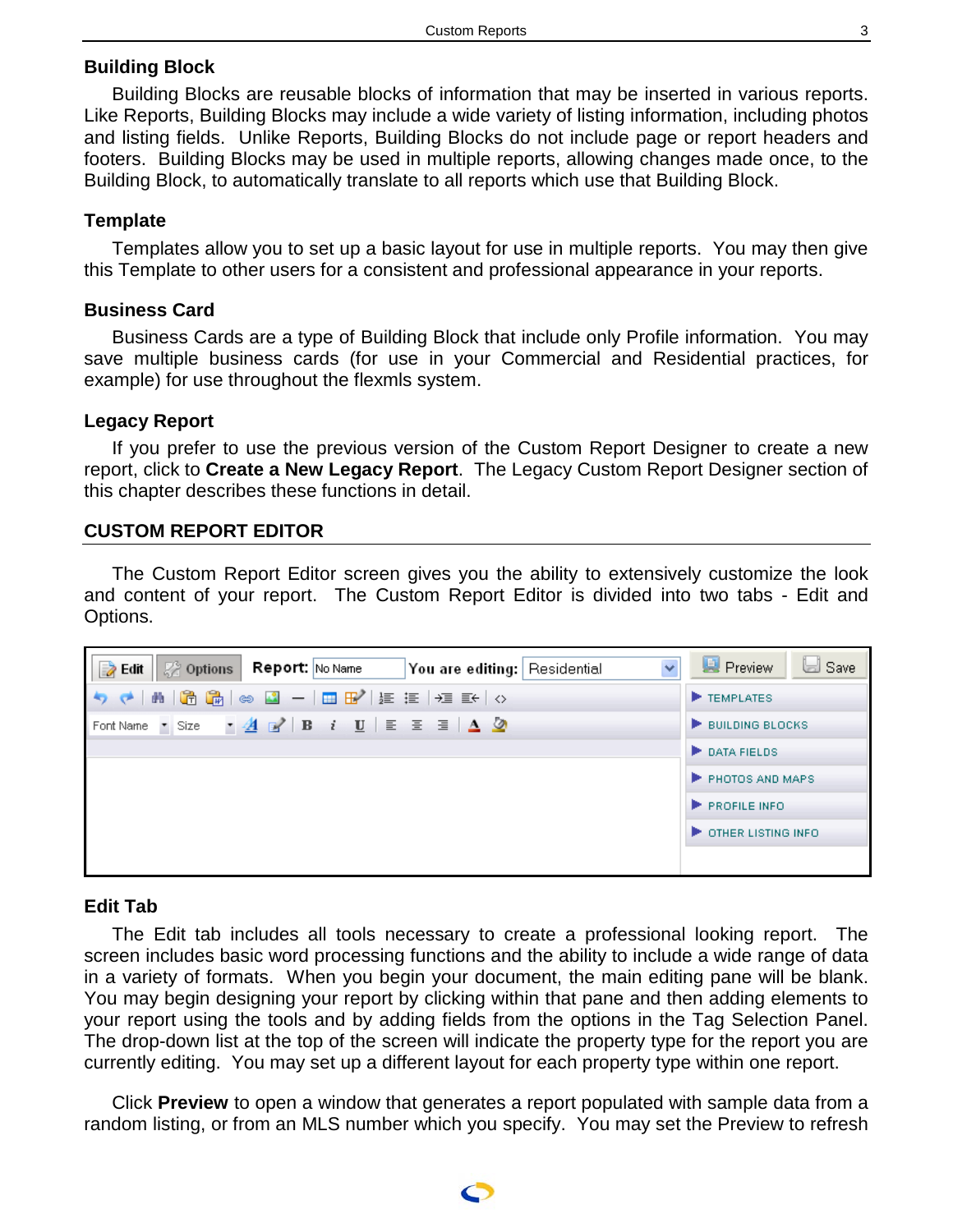<span id="page-3-0"></span>automatically, and it will reflect changes that you make to the included fields and layout as you edit the report.

## **Save Button**

You may save a Report at any time, provided you have entered a name for the report. The Save button includes three options:

- **Quick Save** Saves the report in its current form without leaving the report editor
- **Save and Return to My Reports** Saves the report and brings you back to your full list of available reports
- **Change to Building Block** Saves the current report as a Building Block and removes it from your report list

Clicking on the **Save** button without choosing an option will automatically Quick Save your report.

## **Tag Selection Panel**

The right column, or Tag Selection Panel, is comprised of a list of available information fields that you may insert into your report. As you enter fields from the right-hand column, you will see coded placeholders within the editing pane. To preview your report with data populated from an example listing, click the **Preview** button at any time. The preview will open in a separate window. You may choose to have your preview screen automatically refresh as you make changes to your report.



Click on **Templates** to display the list of saved templates available for your use.

Click on **Building Blocks** to display the list of saved blocks or business cards.

Click on **Data Fields** to display the types of fields that you may generate for the type of report that you are working on. For example, when working on a report for Commercial listings, the options will differ from those available when working on Residential listings. Click on the desired field type to access the Data Field Generation screen, where you may customize the appearance and content of your block of fields.

Click on **Photos and Maps** to access the list of photo and map fields that you may insert into your report. To create consistently sized photos and maps on your report, after inserting the placeholder, click on the lower right corner of the placeholder and move to resize the placeholder to your desired image size. If your

report has multiple listings horizontally, this will ensure that the photos and information will line up neatly.

Click on **Profile** to insert names, images, and contact information from your Profile. Click on a heading to display the available fields.

Click on **Other** to add additional information, such as a Supplement, Open House, or a Listing Counter. For example, using text in conjunction with the Listing Counter and Listing

|                                 | <b>国</b> Preview | Save |
|---------------------------------|------------------|------|
| Quick Save                      |                  |      |
| Save and return to "My Reports" |                  |      |
| Change to Building Block        |                  |      |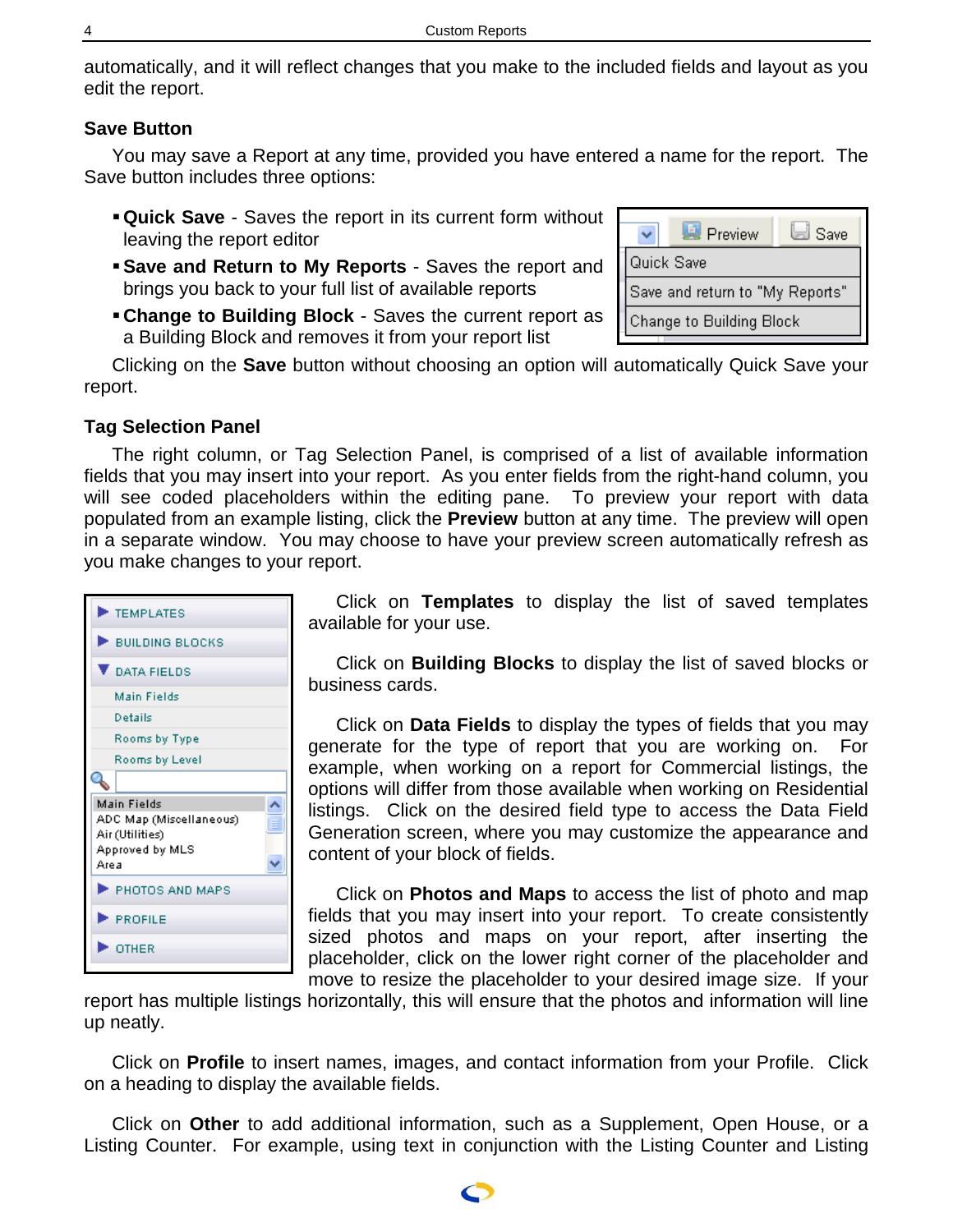<span id="page-4-0"></span>Total fields, you may create a counter such as "Listing 1 of 10" to organize multiple listings in a report. You may also add content that appears only under certain circumstances. For example, click **Private Report Section** to enter a section that appears only on Private versions of a report.

## **Word Processing Toolbar**

The Word Processing Toolbar allows you to manipulate the formatting of your report text. Hover your mouse over any icon to see a description of its function. Brief descriptions of the available functions follow:

**Undo** - reverses the most recent action

|  | $\begin{array}{c} \begin{array}{c} \bullet \end{array} & \begin{array}{c} \bullet \\ \end{array} & \begin{array}{c} \bullet \\ \end{array} & \begin{array}{c} \bullet \\ \end{array} & \begin{array}{c} \bullet \\ \end{array} & \begin{array}{c} \bullet \\ \end{array} & \begin{array}{c} \bullet \\ \end{array} & \begin{array}{c} \bullet \\ \end{array} & \begin{array}{c} \bullet \\ \end{array} & \begin{array}{c} \bullet \\ \end{array} & \begin{array}{c} \bullet \\ \end{array} & \begin{array}{c} \bullet \\ \end{array} & \begin{array}{c} \bullet \\ \end{array} & \begin{array}{c$ |  |
|--|---------------------------------------------------------------------------------------------------------------------------------------------------------------------------------------------------------------------------------------------------------------------------------------------------------------------------------------------------------------------------------------------------------------------------------------------------------------------------------------------------------------------------------------------------------------------------------------------------|--|
|  | Font Name $\bullet$ Size $\bullet$ $\underline{A}$ a $\bullet$ <b>B</b> $i$ <b>U</b> $\vert \equiv \equiv \equiv \vert \underline{A} \vert \underline{\Diamond}$                                                                                                                                                                                                                                                                                                                                                                                                                                  |  |

- **Redo** reinstates an action which has been undone
- **Search** locates text within the current report
- **Paste Text** presents a pop-up window in which you can paste plain text
- **Paste From Word** presents a pop-up window in which you can paste formatted text from Microsoft Word
- **Link** presents a pop-up window where you may enter a web address
- **Image** presents a format window for the selected image
- **Line**  inserts a horizontal dividing line
- **Insert Table** presents a grid where you can define the size of a table; click **Advanced** to set table properties such as spacing and padding
- **Edit Table/Cell** presents a drop-down list with three options for the selected table
- **Table Size** where you may insert, delete, or adjust columns and rows
- **Edit Table** where you may define the width and height of a table, adjust alignment, margins, or borders, and enter CSS information
- **Edit Cell** where you may define the dimensions of the selected cell or its row, column, or the entire table, adjust alignment, margins, and borders of individual cells, rows, or columns, and enter CSS information
- **Numbering** creates a numbered list for the selected text
- **Bullets** creates a bulleted list for the selected text
- **Indent** increases the indentation level of the selected text
- **Outdent** decreases the indentation level of the selected text
- **View/Edit Source** displays the html source code for editing by advanced users
- **Font Name** presents a drop-down list of available fonts
- **Size** presents a drop-down list of font sizes ranging from 8pt to 36pt
- **Text Formatting** allows you to select the font, size, color, and other attributes
- **Styles & Formatting** presents a drop-down list with the following options:
- **Paragraph Formatting** allows you to set the alignment, indentation, and spacing of the selected paragraph
- **List Formatting** allows you to choose the numbering or bullet style, starting number, and margin for the selected list
- **Box Formatting** allows you to choose the box size; border style, weight, and color; and margin for the selected table

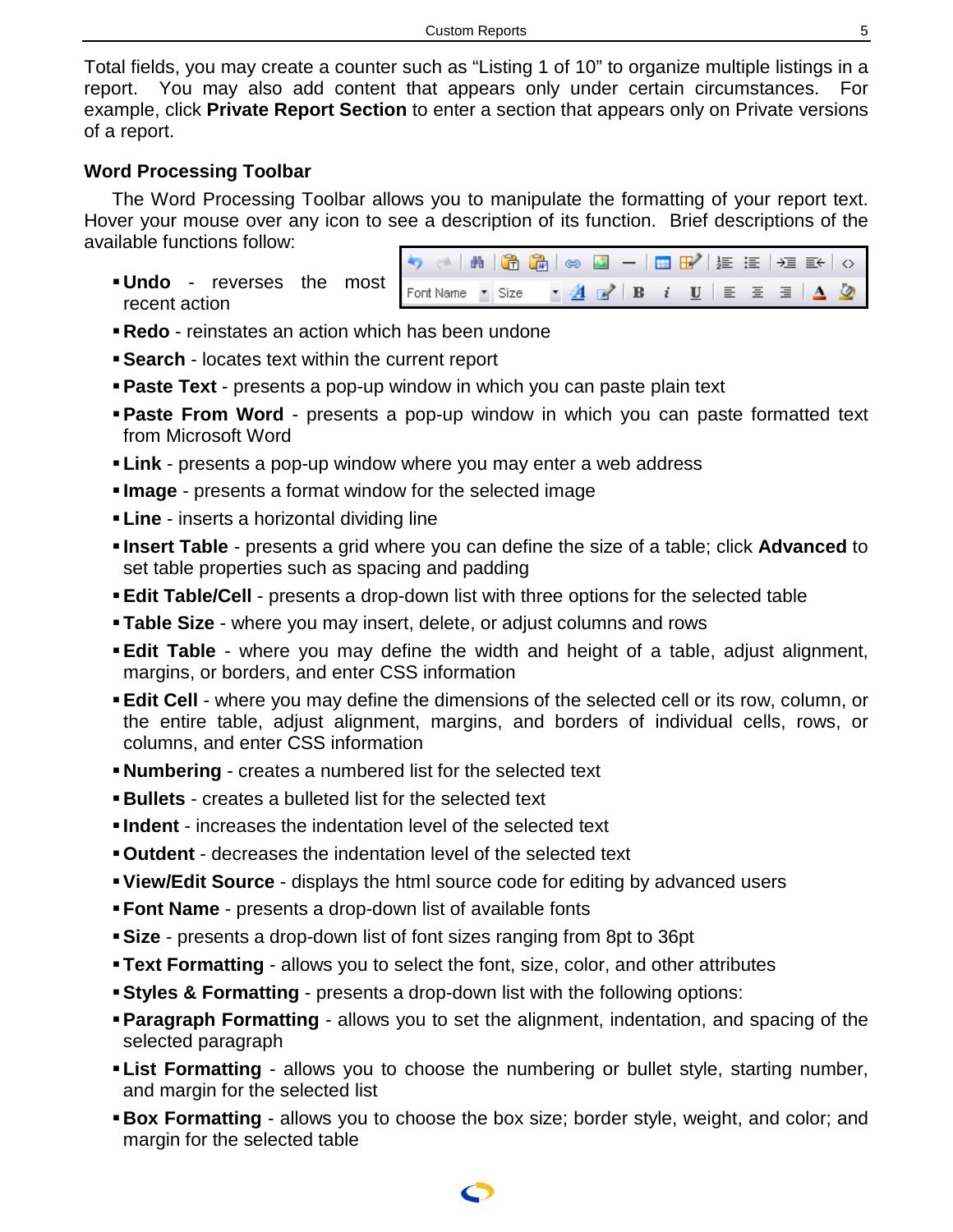- **Custom CSS** allows advanced html users to work with Cascading Style Sheet classes
- **Bold, Italics, and Underline** perform the corresponding actions to the selected text
- **Left, Center, Right, and Full Justification** apply the corresponding paragraph justification to the selected paragraph
- **Foreground Color** presents a color selection block for the text of the selected area
- **Background Color** presents a color selection block for the background of the selected area

## **Options Tab**

The Options tab contains the most basic report options. Under the Options tab, you may set the Name of your report and any comments. The Options tab is also where you determine how many listings you would like to display per page. Use the drop-down lists to choose from the available number of listings to display horizontally and vertically. Under the Options tab you may also indicate whether you would like the Report to be inheritable. If you choose to make your report inheritable, logins at levels below yours will have the ability to use the report.

Check boxes include the default settings to **Bold Labels Upon Insert** and **Border Images Upon Insert**. Remove the checks from these boxes if you wish to disable those features.

As you are making changes to your report, DO NOT close your browser or go to another part of flexmls<sup>™</sup> Web without clicking on the **Save** button. The system will prompt you to save the report if you attempt to navigate away with unsaved changes.

## **Adding Fields to a Report**

To begin adding information to a blank report, click in the editing pane to indicate where to place the first item. If you click on an object without indicating where it should be placed, you will receive the following error message:



Next, choose the type of item you would like to add to your report. Typically, when beginning a report a Template or a table will be the first item added, as Templates and tables offer a framework in which to place listing information. If you begin by adding a template, your editing pane may look something like this:

You will see information within double sets of curly brackets. That information, called a "tag," is a placeholder for listing information, similar to a mail merge. The preexisting templates will contain tags for data common to all property types, such as photos, or address information. The blank areas of the template are places where you may insert the data fields of your choice.



<span id="page-5-0"></span>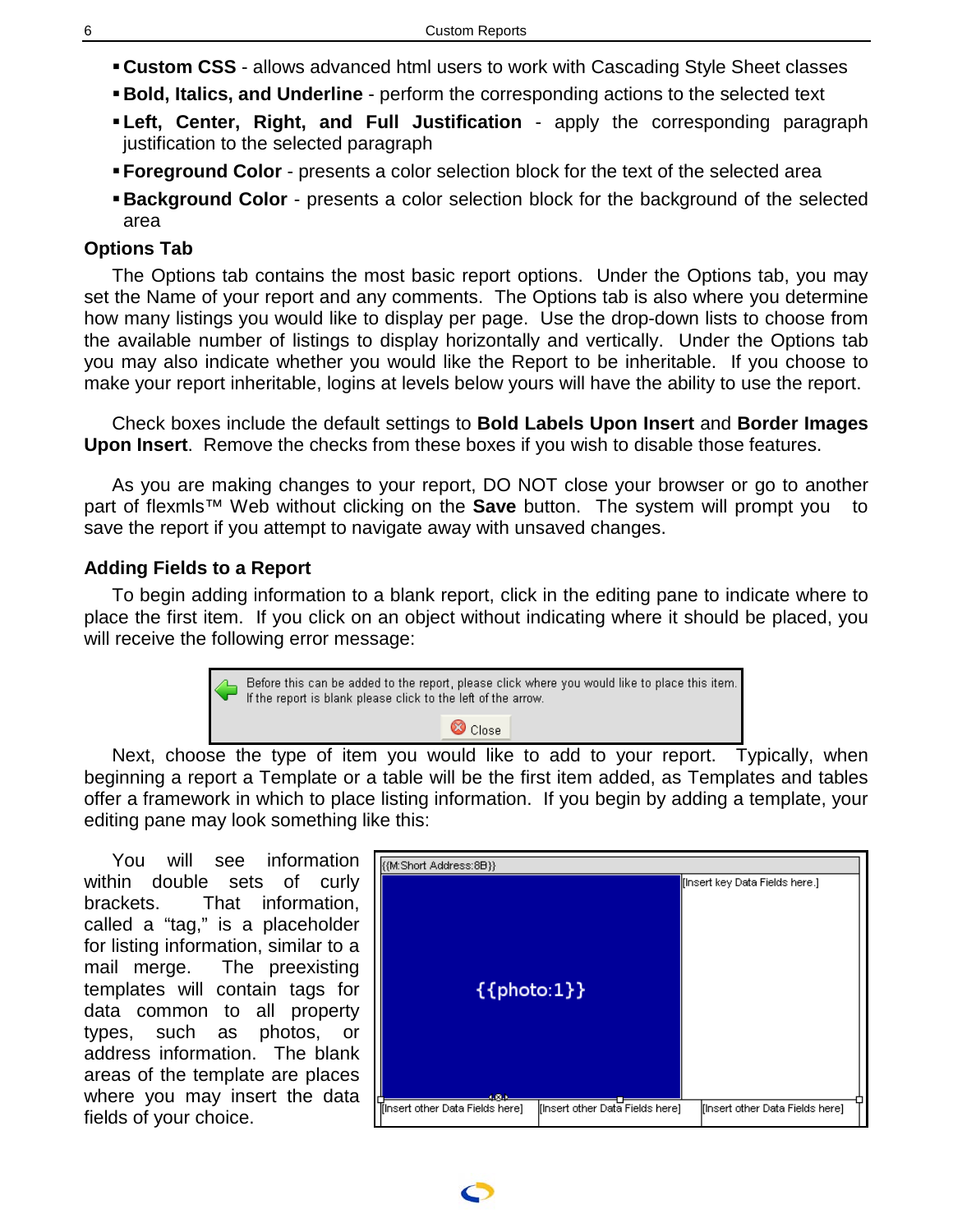<span id="page-6-0"></span>To insert listing information fields, click on **Data Fields**, then select the type of information you would like to insert. The Field selection window will appear. For example, if you select Main Fields the Main List Field selection window, as shown below, will appear.



From here, you may choose which fields you would like to include and how you would like the information formatted. Select fields from the left-hand column (ordered Alphabetically, By Type, or By Group according to your selection in the Sort By radio buttons) and click **Add** to include the fields in your report. Fields will appear in the order shown in the right-hand column. To change the order of the fields, select a field and use the up and down arrows to move the field up or down in the list.

### **Layout Options**

- **Layout** You may choose whether you would like the information presented in a List or Left/Right format by clicking on the appropriate radio button. List format includes the label and field value separated by a space, while Left/Right aligns the field values, as in a table.
- **Number of Columns** Choose the number of columns you would like to display using the drop-down field provided.
- **Insert Label Tag** You may choose whether you would like to include the Label Tag by clicking the radio button next to your choice. For example, when entering List Price as a field, this selection will determine whether the report entry is displayed as **List Price: \$325,000** if "Yes" is selected or simply as **\$325,000** if you have chosen "No."
- **Blank Value Label** Choose whether you would like the Labels to appear when the field value is blank. For example, if you have selected the field Fireplace and the listing has no entry for that field, you are choosing whether you would like the label Fireplace to appear or if you would like it to be hidden.

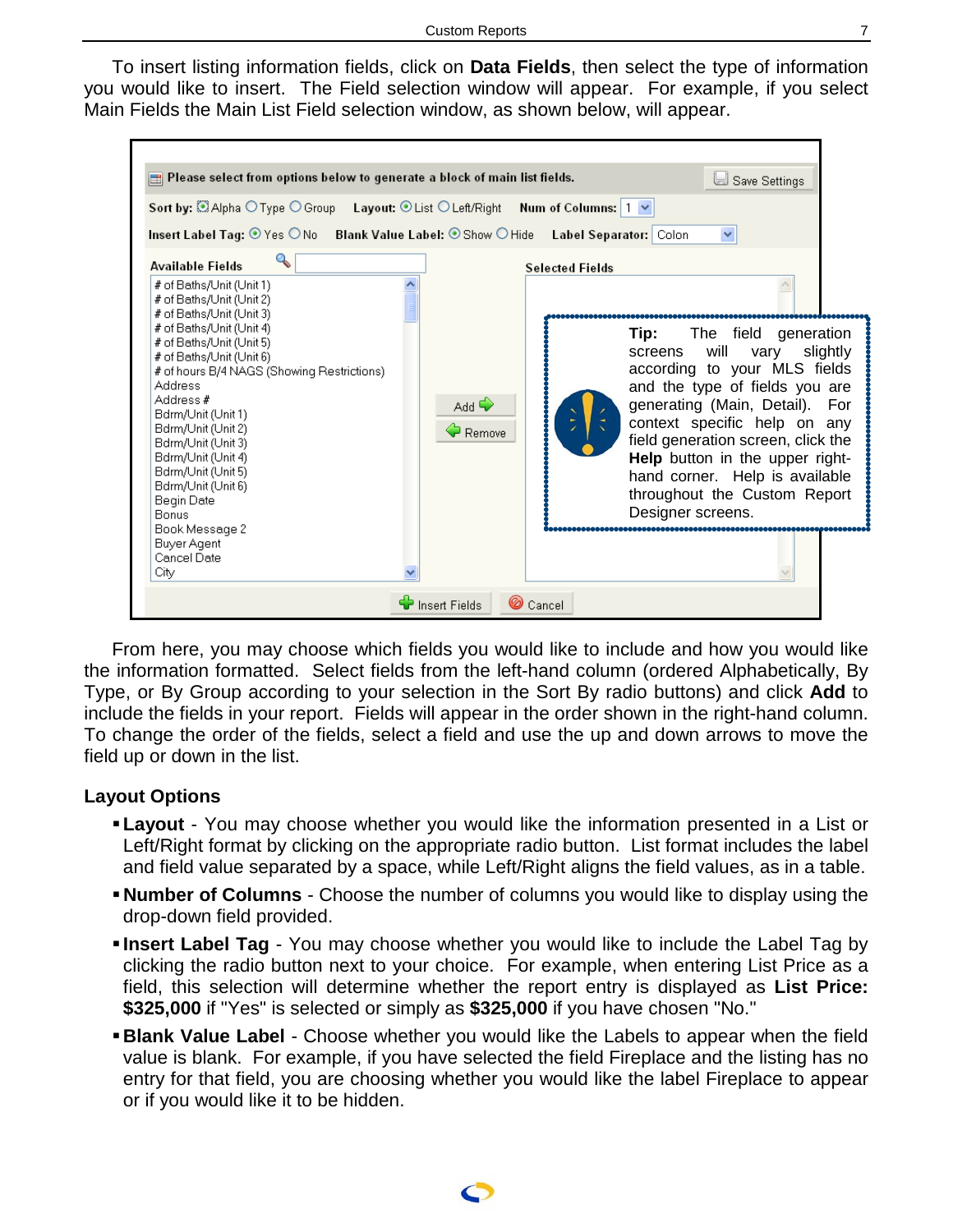**Label Separator** - Choose what you would like to separate the label from the field value. The default separator is a colon, or you may choose a line break or no separator if you prefer.

To save your layout settings for future use, click **Save Settings**. To remove a field from the Selected Fields, select the field and click **Remove**. When you are satisfied with the fields and their order and are ready to return that information to your report, click **Insert Fields**. To return to the report without inserting any fields, click **Cancel**.

### **EDIT INDIVIDUAL REPORTS**

You may edit individual reports populated with listing data. This feature allows you to fully customize any report on a listing by listing basis, rather than having to make formatting changes to the report.

From any Search Results screen, select one or more listings and click **Print**. Select the report from the drop-down list of available reports, then click **Edit**.

A separate window will open with your report. You may then edit, add, or delete text as desired. You may delete photos and make adjustments to the report as needed according to the information included for each listing.

From this screen, you may e-mail, print, or save your edited report. Click **Save** to keep a copy of your edited report in My Documents. You may then access the edited report by clicking on Preferences, My Profile, **My Documents**.

# **Legacy Custom Report Designer**

# **LEGACY CUSTOM REPORT DESIGNER - GENERAL**

The General Tab is where the basic information about the report is defined. Each part of the General Tab is described below:

- **Report Name** Type the name of the report in this field. This name is only used to identify the report from a selection box and does not actually appear in the report itself. A name must be entered before moving to another tab in the Designer.
- **Number of Listings Across Page** - Choose from

**General Report Options Default Data Label Font** Report name This is the default font for data labels Individual selections on data labels will Number of listings across page  $\vert$  1  $\overline{\mathbf{v}}$ override this default. Number of listings per page,  $\overline{1}$  $\overline{\mathbf{v}}$ vertically Order report by view Unordered  $\overline{\mathbf{v}}$ Expand report to fit page Display "Please Wait" box while loading report Report Comments **Default Font and Style Selections** Report Font  $\lceil$  Clear Group  $[$  Clear  $]$ Header Font Label Font Clear Value Font Clear Information is deemed to be reliable, but is not guaranteed. See copyright notice. Prepared by Demo User on Tuesday, January 08, 2008 10:22 AM

1. General 2. Layout 3. Headers/Footers 4. Member Info 5. Advanced



**Save** 

<span id="page-7-0"></span>



**Custom Report Designer**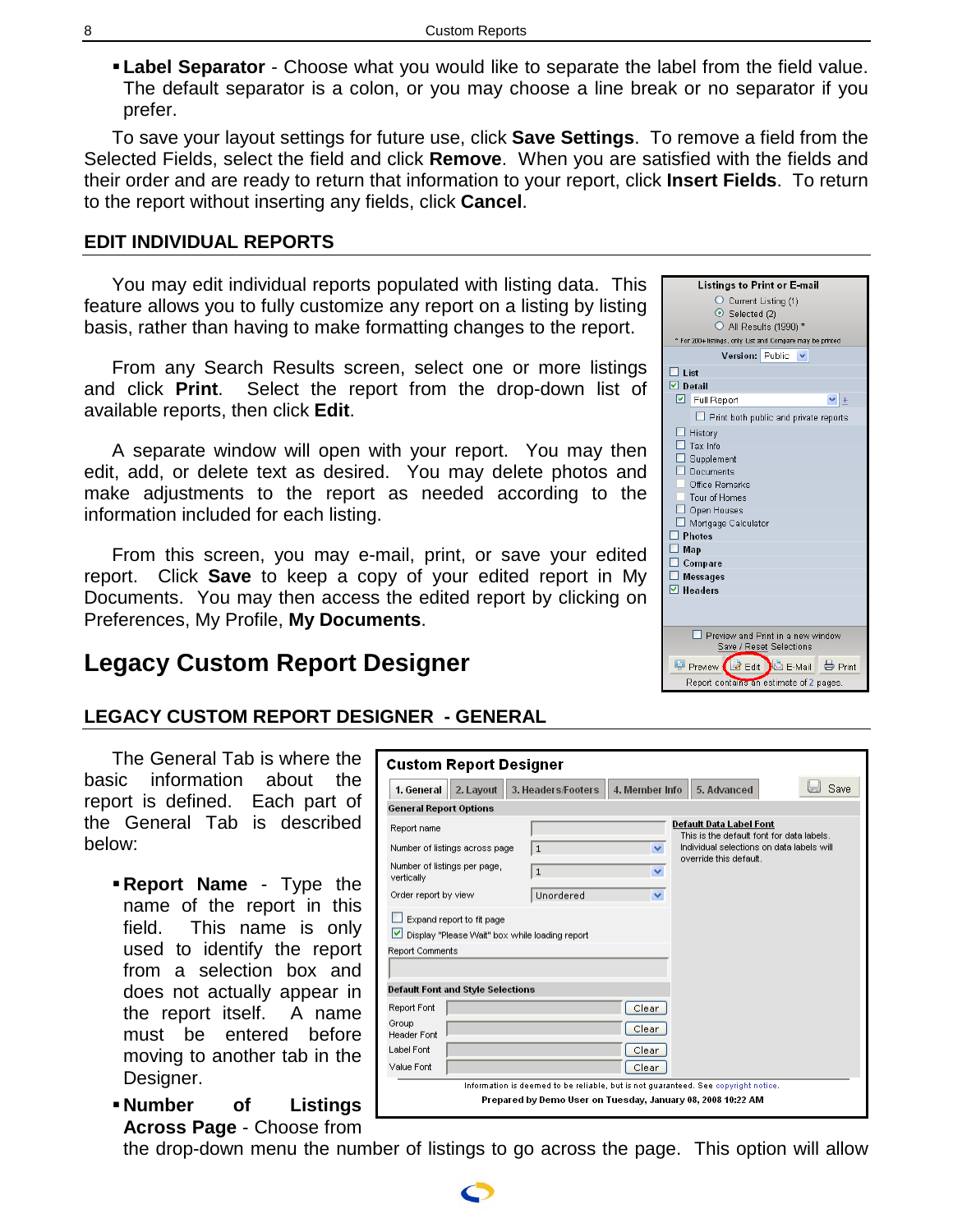you to define how many listings will fit horizontally across a page before moving down to the next row of listings (more efficient use of space if a compact report format is desired). If creating a full listing report, do not choose more than one for this option.

**Number of Listings per Page, Vertically** - Choose from the drop-down menu the number of listings that should fit vertically on each page. This will determine how frequently page breaks will occur in the report.

For example, if two listings per page are selected, a page break will be automatically inserted every two listings. If there should be no page breaks, select "No Page Breaks" from the top of the drop-down menu. A reasonable number must be selected to ensure that the listings will fit on a page.

**Order Report by View** - This drop-down menu contains a list of all available Views and allows the sort order of the listings to be controlled. The column order in the selected view will determine the order of the listings in the case of a report with more than one listing. If MLS number is chosen, the report will be ordered according to the MLS numbers of the listings selected for the report.

**For information on how to customize Views, see the Preferences section of the manual.** 

**Please note, as you move through the Legacy Custom Report Designer, help tips are available within each part of the Designer. Simply click on a section and a help tip will display on the right side of the screen.** 

Help Help is available for items on this screen. Click on a particular item for which you wish to receive help. Available help will appear here.

**Expand Report to Fit Page** - If this option is selected, the report will be expanded to fit the page, based on the number of listings per page that are selected.

If the report designed contains a great deal of information, or fonts or pictures that are too large, the report may not actually fit on one page. Note also that this item does not shrink the contents of the report to fit a page; that is the responsibility of the report designer.

- **Display "Please Wait" box**  Check this box to have a "Please Wait" message display while the report is being generated. This window will disappear after the report is fully loaded.
- **Inheritable** Check this box to make the report inheritable to users below you. If using the MLS login, the report will be available to all members of the MLS. If creating the report with an Office login, the report will be accessible to all members in the office.
- **Report Comments** The Report Comments section will allow an additional description to appear beside the report name to assist in selecting a report. Type this description in the text box for Report Comments. This will appear only in the selection stage, and will not appear in the report itself. This can be very helpful if there are a large number of custom reports from which to choose; if the report is inheritable, the comments can be very useful to others who want to use the report.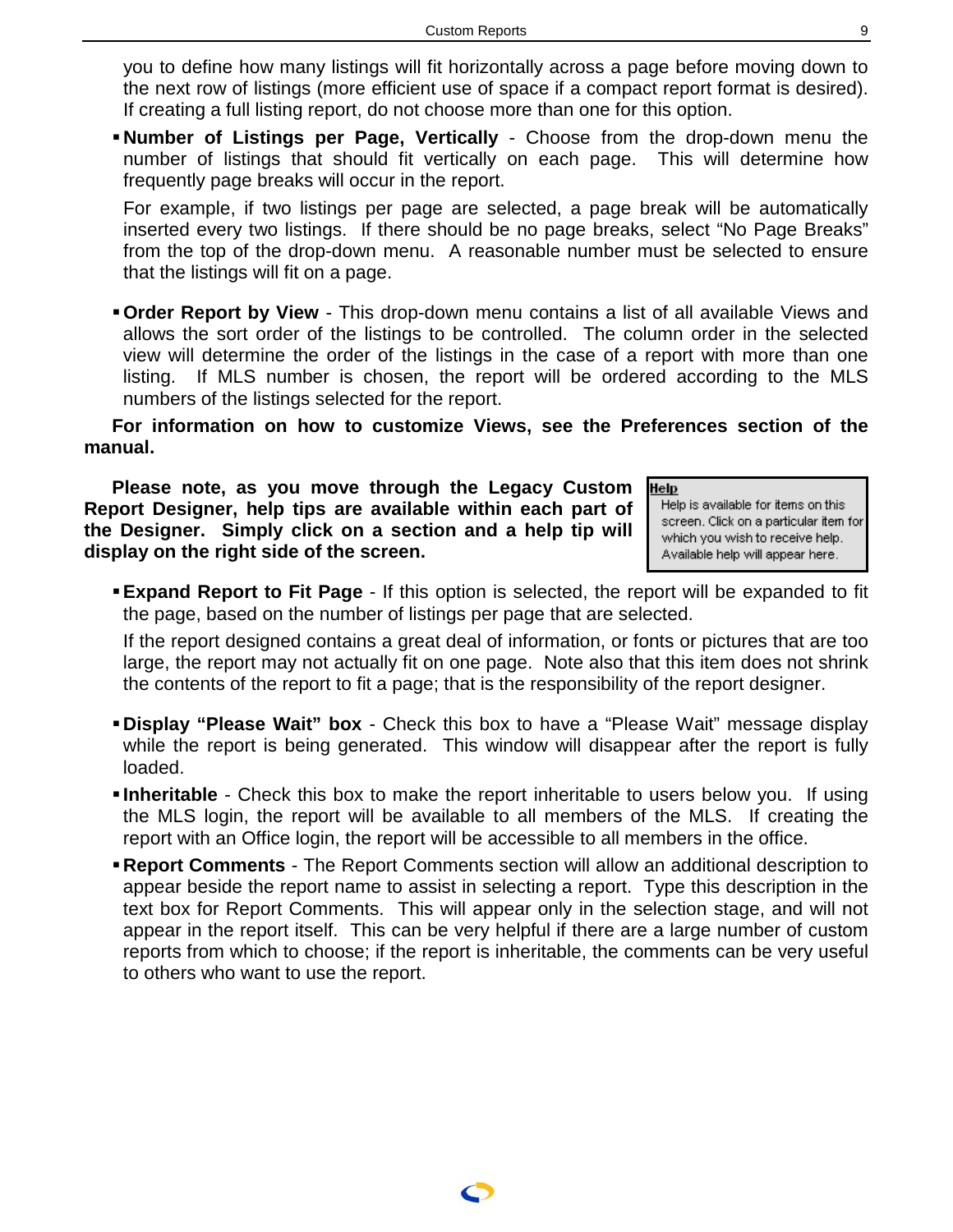### <span id="page-9-0"></span>**LEGACY CUSTOM REPORT DESIGNER - LISTING LAYOUT AND CONTENT**

| <b>Custom Report Designer</b><br>Currently designing Jane's Custom Report<br>Select what part of the report you would like to edit. Click here for help.<br>1. General 2. Listing Layout and Content<br>3. Headers and Footers 4. Listing/Selling Member Info 5. Advanced<br>6. Save Changes<br><b>Report Container Settings</b> |                                     |                        |                                                                                                  |  |
|----------------------------------------------------------------------------------------------------------------------------------------------------------------------------------------------------------------------------------------------------------------------------------------------------------------------------------|-------------------------------------|------------------------|--------------------------------------------------------------------------------------------------|--|
| Step 1. Choose Property Type                                                                                                                                                                                                                                                                                                     |                                     | Step 2. Choose Section | Help<br>Help is available                                                                        |  |
| Residential                                                                                                                                                                                                                                                                                                                      | $\checkmark$                        | 1                      | for items on this<br>screen. Click on a                                                          |  |
| Step 3. Report Section 1 Layout                                                                                                                                                                                                                                                                                                  |                                     |                        | particular item for<br>which you wish<br>to receive help.<br>Available help will<br>appear here. |  |
|                                                                                                                                                                                                                                                                                                                                  | No layout defined for this section. |                        |                                                                                                  |  |
|                                                                                                                                                                                                                                                                                                                                  | Please choose an option.            |                        |                                                                                                  |  |
|                                                                                                                                                                                                                                                                                                                                  | Use Template                        | Design Custom          |                                                                                                  |  |
|                                                                                                                                                                                                                                                                                                                                  |                                     |                        |                                                                                                  |  |

Within this tab the layout of each listing is defined. The sections are composed of containers, which are defined from this tab. Spacing and appearance of the containers are defined here. Also, the specific listing content that is desired for the containers is defined. After clicking on the Listing Layout and Content Tab, a "Please Wait" message will appear, the message will go away and the page will be displayed.

First, define the layout of each of the sections of the report. Choose the property type to be

worked with first from the drop-down menu. Choose the name of the corresponding section that was defined for that property type (the sections are defined under the Advanced tab).

Click on the **Use Template** button to create the section according to a pre-defined template or click on the Design Custom button to customize a section layout.

If a pre-defined template is chosen for the layout of the section, a new window will open with six template formats. Click the radio button next to the option to be used and click the **Select** button. If none of the templates are what is needed, click the **Cancel** button to be return to the prior screen.

Once a custom design is selected, the screen will appear with the first container. The layout is further customized by using buttons below.

A container is selected by clicking on the label directly within the container. Add in the



appropriate containers to complete the customization of the layout.

To add in a new container, select the container next to where it should be placed and click the **Insert Container** button. This will add a new container to the layout. If a container should be removed, click the label in the container to select it and click the **Delete Container** button.

The containers may be moved around in the layout by using the Row and Column controls within each container. Each container has a drop-down menu for both the row and the column that the container will be placed in. To move a container, choose the new row or column from the appropriate menu and the container will be moved accordingly.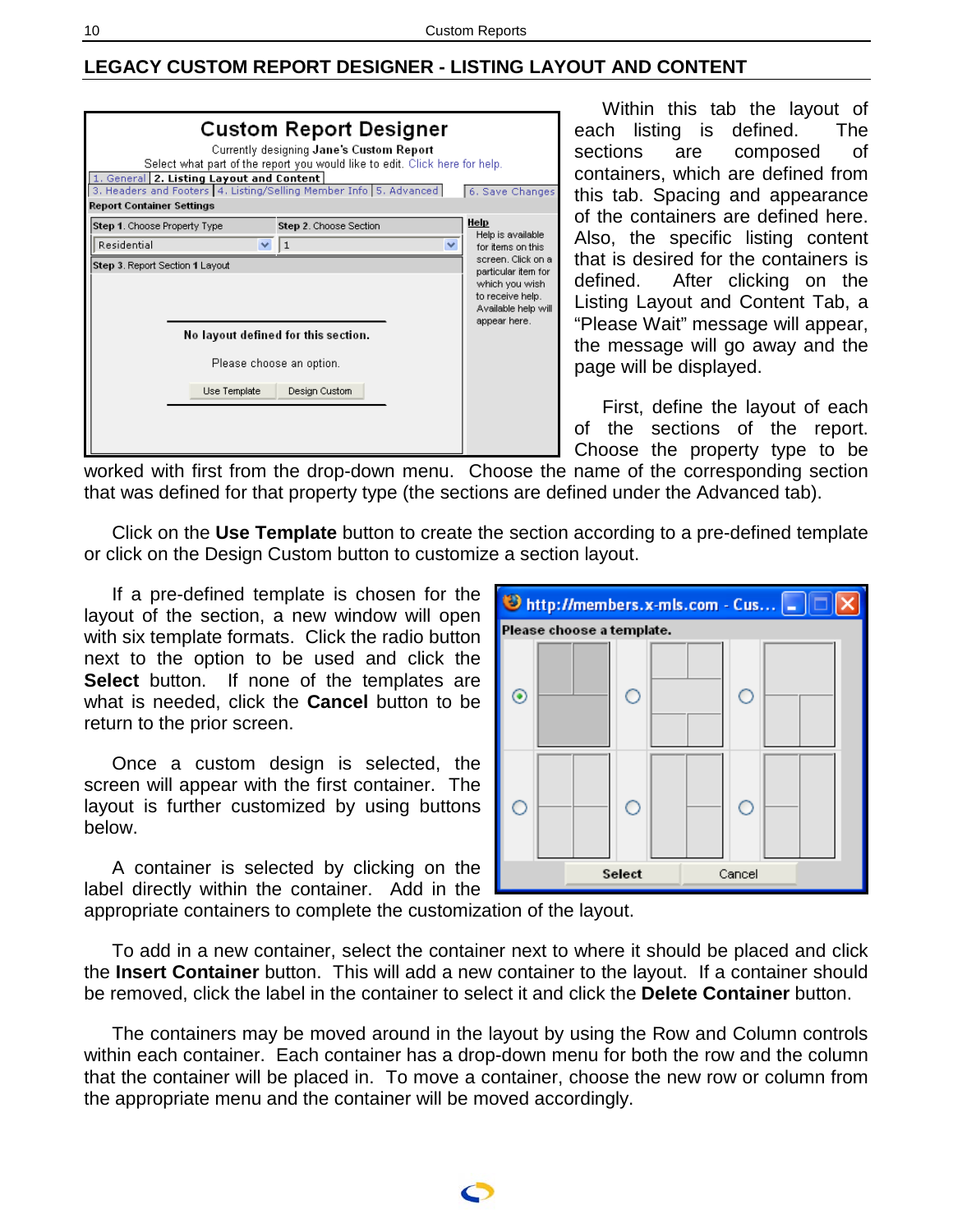<span id="page-10-0"></span>

| Step 3. Report Section 1 Layout                                   |                                                                                     |
|-------------------------------------------------------------------|-------------------------------------------------------------------------------------|
| Container 1: All main list fields<br>Row $1 \vee$ Column $1 \vee$ | Container 2: Detail group(s)<br>Row $1 \vee$ Column 2 $\vee$                        |
| Container 3: Main list photo(s)<br>$Row 2 \vee Column 1 \vee$     |                                                                                     |
| Container 4: Map<br>Row 3 $\vee$ Column 1 $\vee$                  | Container 5: Personal contact information<br>$3 \vee$ Column $2 \vee$<br><b>Row</b> |

For each container selected, this layout process will need to be repeated. Customize the container properties and the content of the container.

|                      | Container Content Container Properties |                    |                                |
|----------------------|----------------------------------------|--------------------|--------------------------------|
| Row span             |                                        | Column span        |                                |
| Container width      |                                        | Container height   | $\overline{\mathbf{v}}$        |
| Horizontal alignment | Left                                   | Vertical alignment | $\overline{\mathbf{v}}$<br>Top |
| Background color     | Sample: Transparent<br>Clear           |                    |                                |
| Font                 |                                        |                    |                                |
| Style                |                                        |                    |                                |

Below the layout controls, there are two tabs that will allow the Properties of the container and the Content of the container to be customized. This process can be repeated for each container that is defined. (The Advanced tab allows you to set custom fonts, and styles for complete sections of a report, so that each container within a section does not need to be set individually.)

### **Container Properties**

Choose the Container Properties tab to customize the properties of items within the container. On all choices, choose the blank option at the top of the list if there should be no customization.

- **Row Span** Choose the number of rows that the selected container should span in the section.
- **Column Span** Choose the number of columns that the selected container should span in the section.
- **Container Width** Choose the percentage of the report that the width of the container should occupy.
- **Container Height** Choose the percentage of the report that the height of the selected container should occupy.
- **Horizontal Alignment** Choose the page alignment, horizontally, that the section should have (Left, Center, Right.)
- **Vertical Alignment** Choose the page alignment, vertically, that the section should have (Top, Middle, Bottom.)
- **Background Color-** Click in the selection box to open the Color Picker window so that the background color may be customized.
- **Font** Click in the selection box to open the Font Picker window so that the font may be customized.

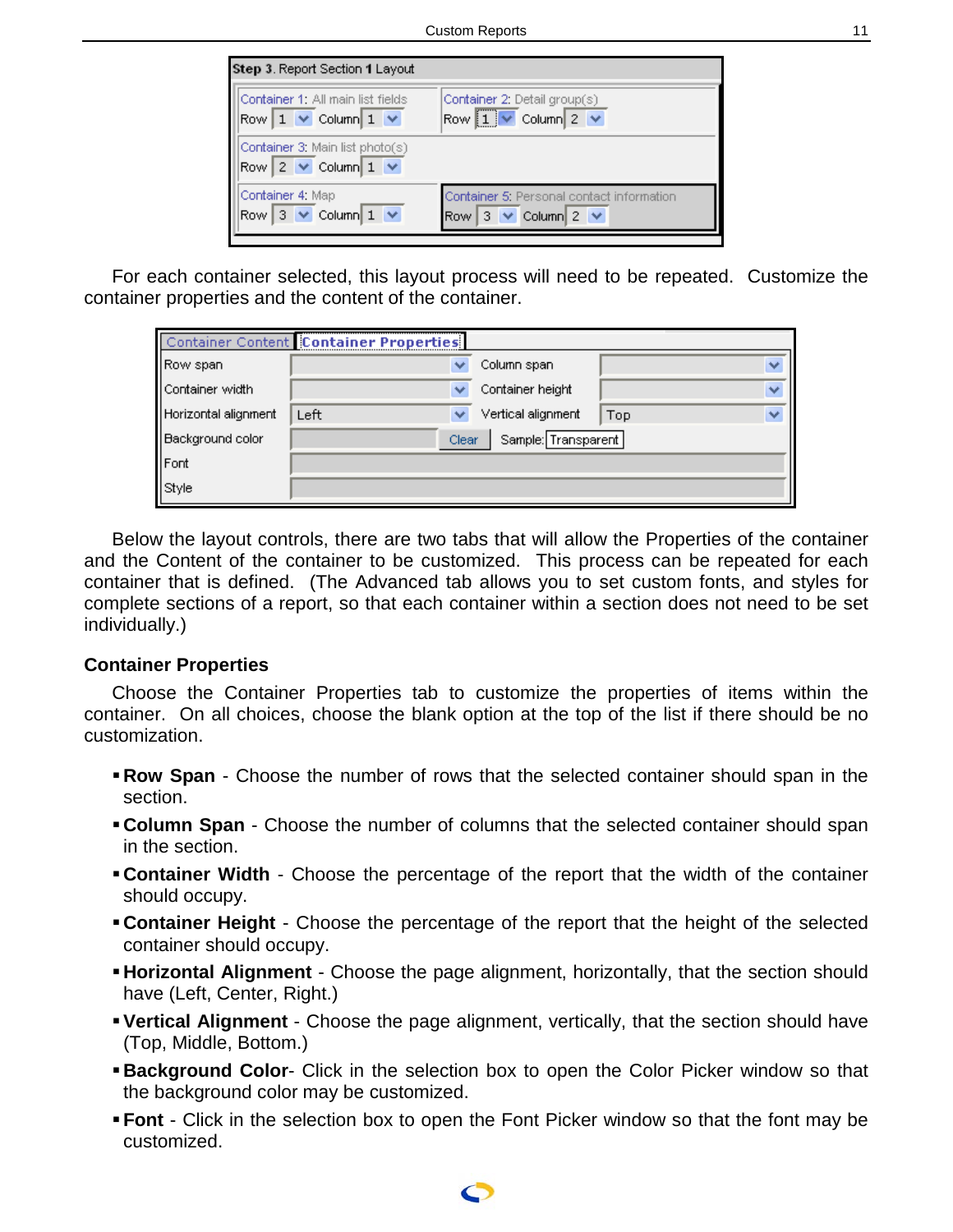<span id="page-11-0"></span>**Style** - Click in the selection box to open the Style Picker window so that the style may be customized.

## **Container Content**

Choose the Container Content tab to select what listing content will be included in each container. From this tab, you may choose individual fields of information to include on your custom report. For each type of data, you will have options to customize the appearance. Formatting options may differ according to MLS settings.

Options for customization will appear at the bottom of the container content tab. Throughout the data types you will be given the option add and remove content using the **Add** and **Remove** buttons, reorder the selected content using the **Up** and **Down** buttons, and customize the font, color, and style using the Font Picker, Color Picker, and Style Picker.

| <b>Container Content</b> Container Properties                                               |                              |                                                                                                                 |                           |
|---------------------------------------------------------------------------------------------|------------------------------|-----------------------------------------------------------------------------------------------------------------|---------------------------|
| Content:<br>Main list field(s)                                                              |                              |                                                                                                                 |                           |
| Selected main list fields and field order                                                   |                              |                                                                                                                 |                           |
| Available fields                                                                            |                              | Selected fields                                                                                                 |                           |
| Approved by MLS<br>Area<br>Begin Date<br>Book Msg 2<br><b>Book Section</b><br>Carrier Route | $Add \geq$<br>Ξ<br><< Remove | List Number<br>List Price<br>House Number<br>Street Direction Pfx<br>Street Name<br><b>Street Direction Sfx</b> | Move Up<br>Move Down<br>× |
| Options                                                                                     |                              | <b>Selected Field Options</b>                                                                                   |                           |
| <b>Field Separator</b>                                                                      |                              |                                                                                                                 |                           |
| Field label font 11pt Arial bold                                                            |                              |                                                                                                                 |                           |
| Data font 12pt Arial                                                                        |                              |                                                                                                                 |                           |

## **LEGACY CUSTOM REPORT DESIGNER - HEADERS AND FOOTERS**

This tab defines what will appear in the headers and footers for the report. You may enter text, a pre-defined attachment, or have no header or footer at all.

You have the option to choose headers and footers at the Report level or Page level. The Report Header and Footer will contain information at the top and bottom of just the first page of the report. The Page Header and Footer will contain information that will appear at the top and bottom of all pages of the report. Typically, either Report or Page Headers and Footers would be chosen, not both. Items like page titles, company slogans, company logos, and contact information make good headers and footers.

| <b>Custom Report Designer</b>                                                            |                                                                                  |  |  |
|------------------------------------------------------------------------------------------|----------------------------------------------------------------------------------|--|--|
| Currently designing Jane's Custom Report                                                 |                                                                                  |  |  |
| 1. General 2. Listing Layout and Content                                                 | Select what part of the report you would like to edit. Click here for help.      |  |  |
| <b>3. Headers and Footers</b> 4. Listing/Selling Member Info 5. Advanced 6. Save Changes |                                                                                  |  |  |
| <b>General Report Options</b>                                                            |                                                                                  |  |  |
| Report Title: <b>C.</b> Enter Text O Select Attachment O None                            | <b>Enter Text</b><br>If you wish to enter text for this header                   |  |  |
| Text                                                                                     | or footer, select this option. This will                                         |  |  |
| Font                                                                                     | allow you to freely type the header or<br>footer text that you wish. To edit the |  |  |
| Style                                                                                    | font or style of this text, click in the Font                                    |  |  |
| <b>Report Footer:</b> ○ Enter Text ○ Select Attachment ● None                            | or Style text boxes.                                                             |  |  |
| Page Header: ○ Enter Text ○ Select Attachment ● None                                     |                                                                                  |  |  |
| Page Footer: CEnter Text CSelect Attachment ONone                                        |                                                                                  |  |  |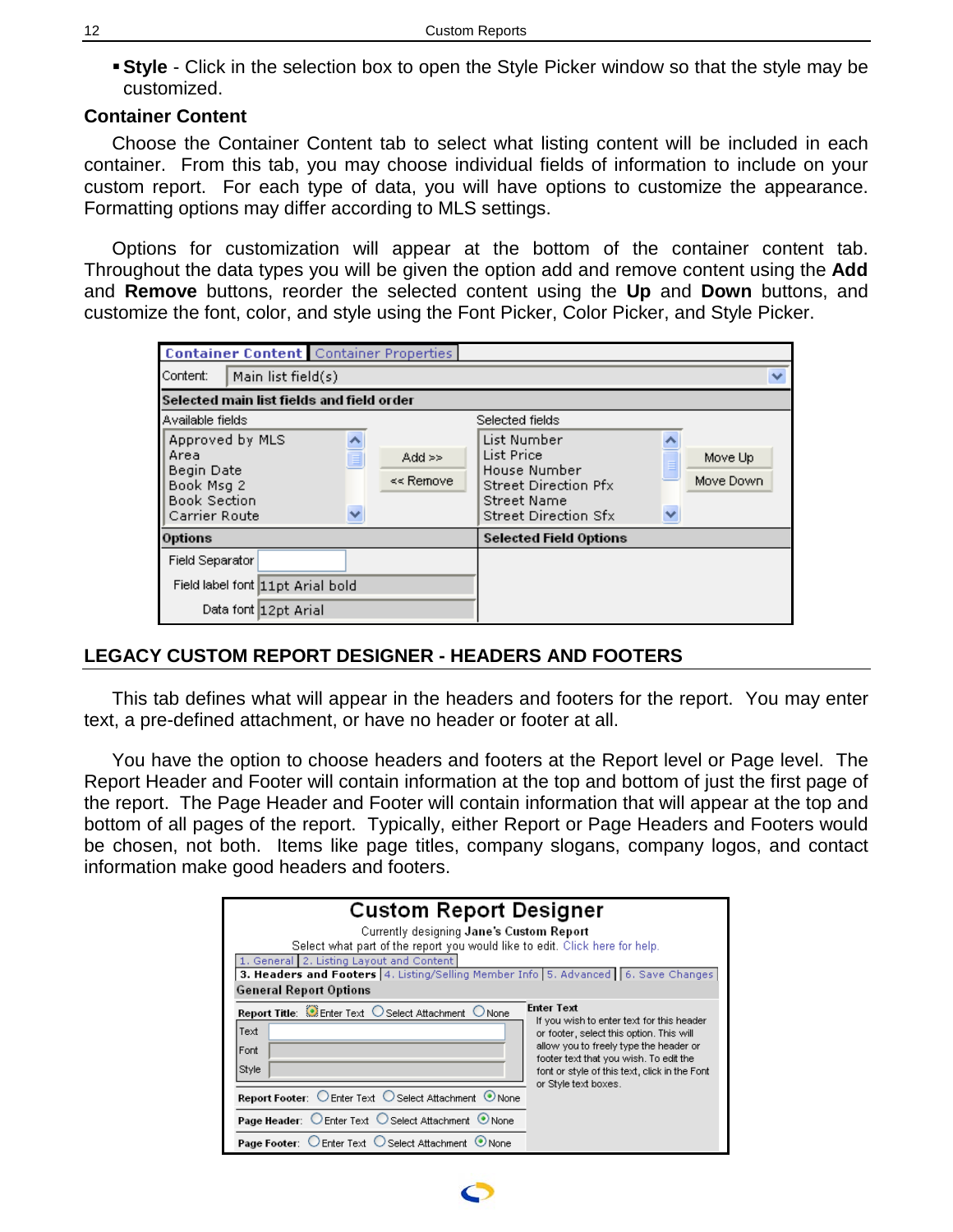<span id="page-12-0"></span>For all headers and footers, you may choose text, report attachment, or none. To enter in text for a one of those options, check the radio button next to **Enter Text** for the section desired. Type the information in the field labeled **Text**. Click in the Font selection box to customize the font and click in the Style selection box to customize the style.

To enter in an attachment, click the radio button next to the **Select Attachment** option. From the drop-down menu, you may select one of the attachments that are pre-defined from the Report Attachments section of the program. If no header or footer is desired, click the radio button next to the option for **None** in the appropriate section.

### **LEGACY CUSTOM REPORT DESIGNER - LISTING/SELLING AGENT INFO**

This tab defines what information about the Listing/Selling members will be disclosed. Any combination of names and contact information may be put here in any font/style that is specified.

| <b>Custom Report Designer</b><br>Currently designing Jane's Custom Report<br>Select what part of the report you would like to edit. Click here for help.<br>1. General 2. Listing Layout and Content<br>3. Headers and Footers 4. Listing/Selling Member Info 5. Advanced<br>6. Save Changes<br><b>Report Contact Information Settings</b> |                                                                                                                                                                   |                                                                                                                    |  |
|--------------------------------------------------------------------------------------------------------------------------------------------------------------------------------------------------------------------------------------------------------------------------------------------------------------------------------------------|-------------------------------------------------------------------------------------------------------------------------------------------------------------------|--------------------------------------------------------------------------------------------------------------------|--|
| Step 1. Choose field                                                                                                                                                                                                                                                                                                                       | Step 2. Set properties for Listing Office                                                                                                                         | <b>Fields</b><br>Select the main                                                                                   |  |
| <b>Fields</b><br>Listing Member<br>Listing Office<br>Co-Listing Member<br>Selling Member<br>Selling Office<br>Co-Selling Member<br>$\checkmark$                                                                                                                                                                                            | Selected Contact Info<br>Primary Phone for Office<br>Up<br>Down<br>Remove<br>Add<br><b>Selected Item Properties</b><br>Label<br>Use default value<br>$\checkmark$ | list field you<br>wish to edit.<br>Then, add, edit,<br>or remove<br>individual<br>contact info<br>items in Step 2. |  |
| Step 3. Select Default Contact Info Settings                                                                                                                                                                                                                                                                                               | Label font<br>Phone font                                                                                                                                          |                                                                                                                    |  |
| Label font                                                                                                                                                                                                                                                                                                                                 | Text before                                                                                                                                                       |                                                                                                                    |  |
| Info item font                                                                                                                                                                                                                                                                                                                             | Text before font                                                                                                                                                  |                                                                                                                    |  |
| Item separator                                                                                                                                                                                                                                                                                                                             | Text after                                                                                                                                                        |                                                                                                                    |  |
| Display contact info type                                                                                                                                                                                                                                                                                                                  | Text after font                                                                                                                                                   |                                                                                                                    |  |
| Display contact info description                                                                                                                                                                                                                                                                                                           |                                                                                                                                                                   |                                                                                                                    |  |

Choose the type of member that the information will be customized for first by selecting the name from the **Fields** list. Click the **Add** button beneath the **Set properties** heading to open up a separate window for the contact information properties.

This window will allow for the specific customization of the fields of contact information that should appear in the report. First, choose from the drop-down menu labeled Contact Info Type the type of contact information that will be customized. Items such as phone numbers and e-

| D http://members.x-mls.com - Add Contact In |                                 |                                        |  |  |  |  |
|---------------------------------------------|---------------------------------|----------------------------------------|--|--|--|--|
| New contact information properties          |                                 |                                        |  |  |  |  |
|                                             | Contact Info Type: Phone number |                                        |  |  |  |  |
|                                             |                                 | For: Listing Office                    |  |  |  |  |
|                                             |                                 | Type: Primary contact information only |  |  |  |  |
|                                             | ОK                              | Cancel                                 |  |  |  |  |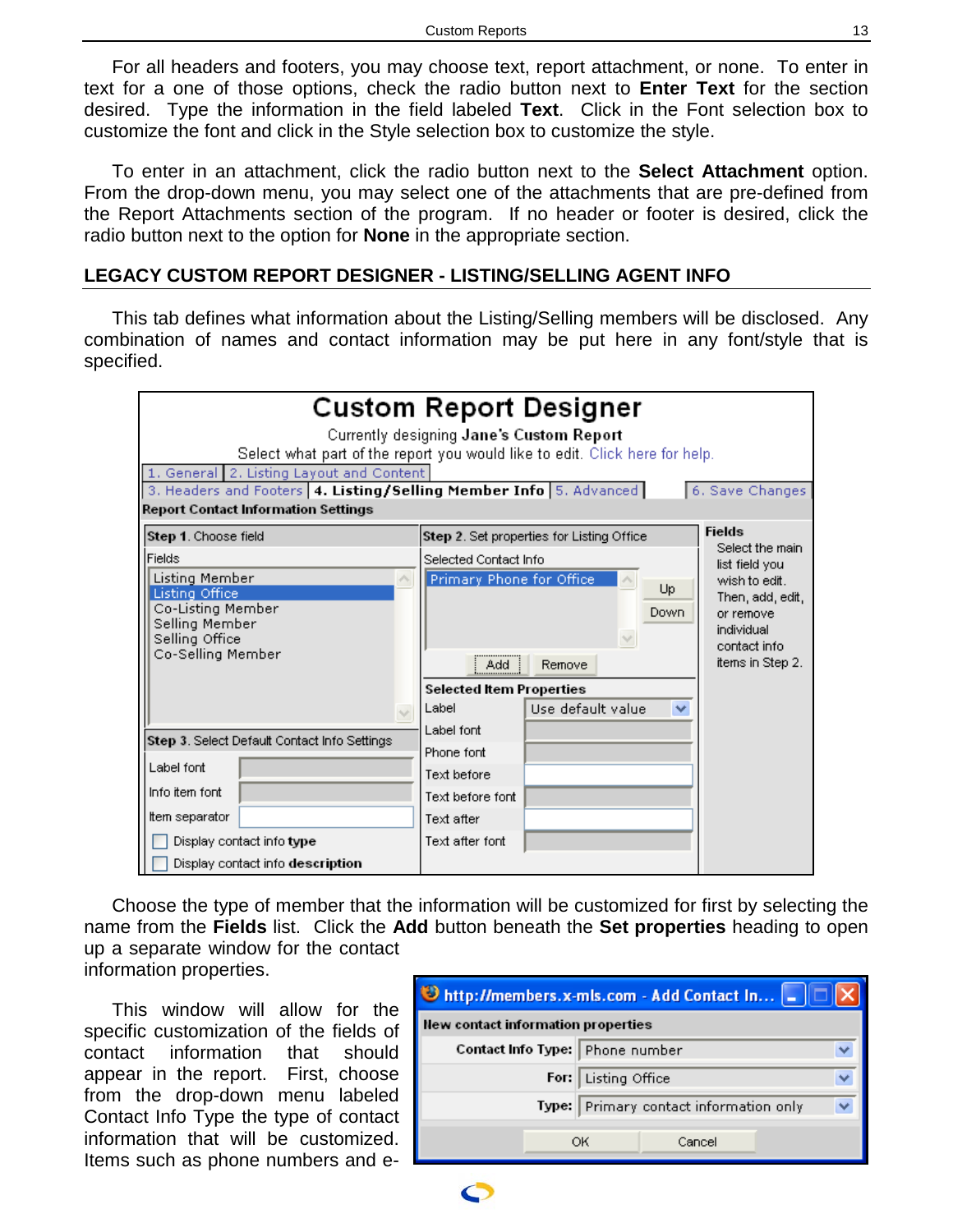<span id="page-13-0"></span>mail addresses are available to be selected here. Once you have chosen the type of contact information, choose from the menu labeled "For." Choose from the name of the member, the name of the Member's office (branch office), the name of the Member's company, or MLS. Finally, in the drop-down menu labeled Type, select if just the Primary contact information will appear, or all of the contact information. Click **OK** to save the changes. To exit without saving, click the **Cancel** button.

The Custom Contact Information option may be selected from the menu labeled **Contact Info Type**. There will be a text field for the Contact Information Label, as well as a text field for the Custom Contact Information.

This step must be repeated for all of the contact information that is necessary for the report. If only the phone number for the Listing Member and Listing Office are desired, then this step must be completed twice.

The default font settings for the contact information are determined under Step 3. First, customize the font for the labels and for the information by clicking in the font selection boxes for these items to open up the Font Selection Window. Next, type in the symbol that should appear as the item separator in this text field (for example: ; : ,  $-$  / \). Check the boxes for display contact info type (the item chosen in Step two) or contact info description (the item customized below Step 2) if either of these should appear in the report.

In the drop-down menu titled **Label**, choose the label for the information field. If you would like to leave it with the defaulted value, choose **Use Default Value** from the menu. Next, customize the font for the label and the data by clicking in the font selection box to open up the Font Selection window for each of these. If any text appearing before or after this contact information is desired, please type it into the appropriate fields, then customize the font for those items by clicking in the font selection box to open up the Font Selection window.

# **LEGACY CUSTOM REPORT DESIGNER - ADVANCED**

| <b>Custom Report Designer</b><br>Currently designing Jane's Custom Report<br>Select what part of the report you would like to edit. Click here for help.<br>1. General 2. Listing Layout and Content<br>3. Headers and Footers 4. Listing/Selling Member Info 5. Advanced<br>6. Save Changes<br><b>Report Section Settings</b> |                                                                                            |                                                                                                                                                                                                                                                                                                            |  |  |  |
|--------------------------------------------------------------------------------------------------------------------------------------------------------------------------------------------------------------------------------------------------------------------------------------------------------------------------------|--------------------------------------------------------------------------------------------|------------------------------------------------------------------------------------------------------------------------------------------------------------------------------------------------------------------------------------------------------------------------------------------------------------|--|--|--|
| <b>Step 1.</b> Choose Property Type<br>All/Other<br>Residential<br>All Fields Test<br>Commercial<br>Multifamily<br>$\checkmark$                                                                                                                                                                                                | Step 2. Add, Edit, Remove or Reorder<br>Sections<br>Sections<br>1<br>$\sim$<br>Add<br>Copy | <b>Property Type</b><br>Once the property<br>type is selected,<br>the report sections<br>may be defined in<br>Step 2. Choose the<br>All/Other property<br>type to define the<br>same sections for<br>all property types.<br>Click the Add button<br>to add a new<br>section, Edit to<br>modify an existing |  |  |  |
|                                                                                                                                                                                                                                                                                                                                |                                                                                            | selection, or<br>Remove to erase<br>an existing section                                                                                                                                                                                                                                                    |  |  |  |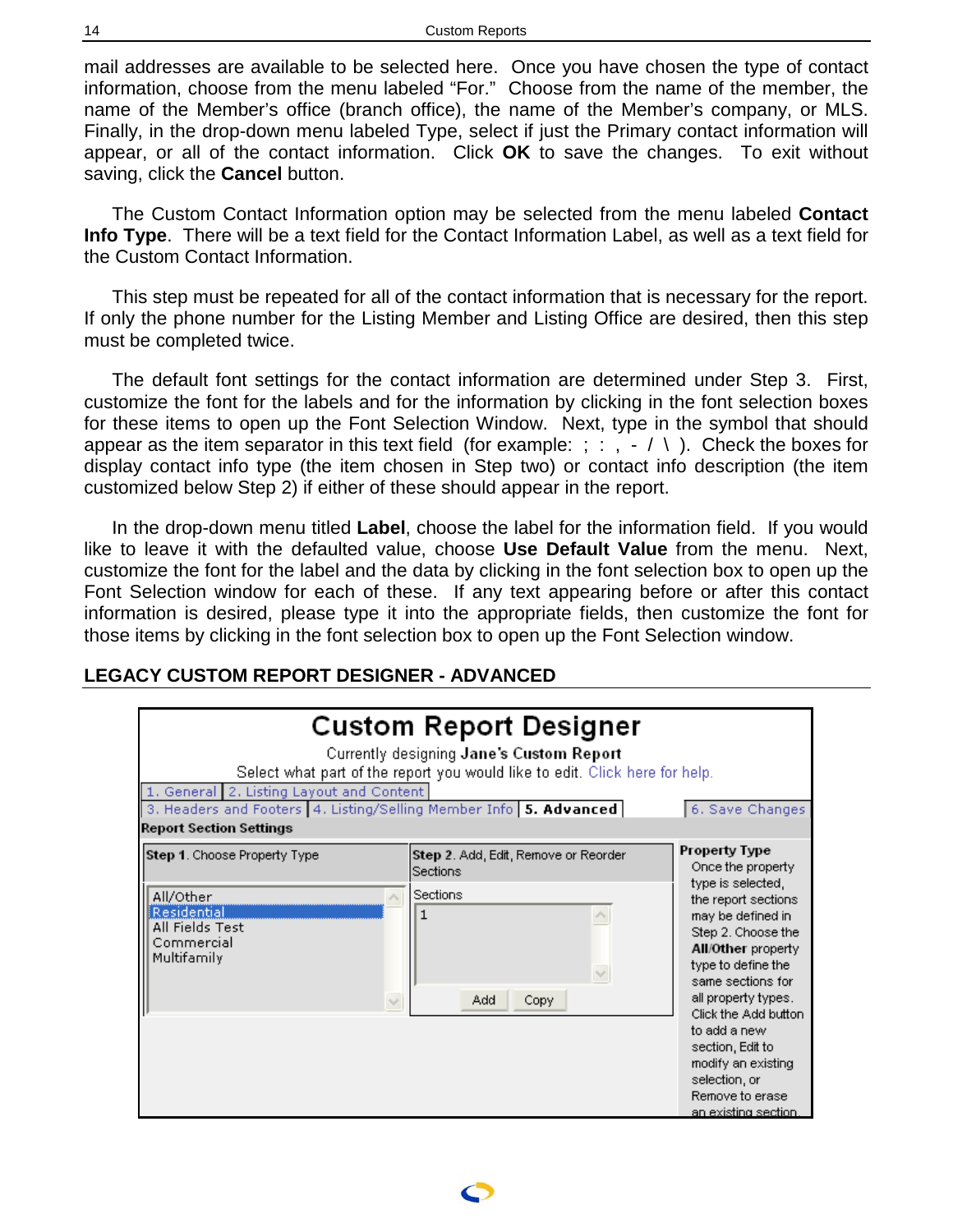<span id="page-14-0"></span>This tab allows for a high amount of customization of the appearance of each section in the report. Items such as color, font, style, and spacing may all be defined in this tab. Creating multiple sections for a report will allow for greater control over appearance. Typically, the same sections are defined for all property types, although they may be different according to each property type. The settings defined in this tab must be customized for each individual section of each property type.

Choose the property type for which the section that is going to be created from the column on the left. Typically, the sections are defined to allow for listings from all property types. This makes the customization much easier, as it is less detailed. However, sections may be defined for each individual property type if desired.

Once a property type is selected from the list in Step 1, click the **Add** button below Step 2 and this will open a window to type in the name of the section. Type the name of the section and click **OK**. Click **Cancel** to leave the window without saving the changes.

Typing the name of the section into the window will

enter the name of the new section into the list under Step 2. To edit one of the section names, choose it from the list and click on the **Edit** button. To remove any of the sections from the report, choose the name of the report and click the **Remove** button below the list.

The sections may be reordered by using the **Up** and **Down** controls to the right of the list containing the section names. Choose the section by selecting it from the list and click on the Up or Down button until the section names are in the proper order. Once a section name is selected from the list in Step 2, the options for Step 3 will appear.

This step allows for the customization of the properties related to the section specified in Step 2. Click in the Font and Style selection boxes to open the Font and Style Selection windows so they may be customized for this section of the report.

Choose from the drop-down menu labeled **Width of Page** the percentage of the page that the specified section should occupy. The Alignment drop-down menu contains three values that determine where in the report the selected section will be aligned. Click in the selection box for Background Color to open the Color Picker window. Once these items are customized, further advanced properties of the section may be defined by clicking on the **Advanced Properties**.

#### **Advanced Properties**

The Advanced Properties link will allow for further customization for both the appearance of this section and the way it will appear in relation to other sections. Though not necessary, the Advanced Properties will allow for a more custom appearance.

There are several items that may be customized. The first three deal with issues relating to the actual layout of the section and to measurements in pixels. A pixel is a unit of measure dealing with digital images.

| The page at http://members.x-mls.com says: |  |
|--------------------------------------------|--|
| Enter the name of the new section to add.  |  |
|                                            |  |
| Cancel<br>OK                               |  |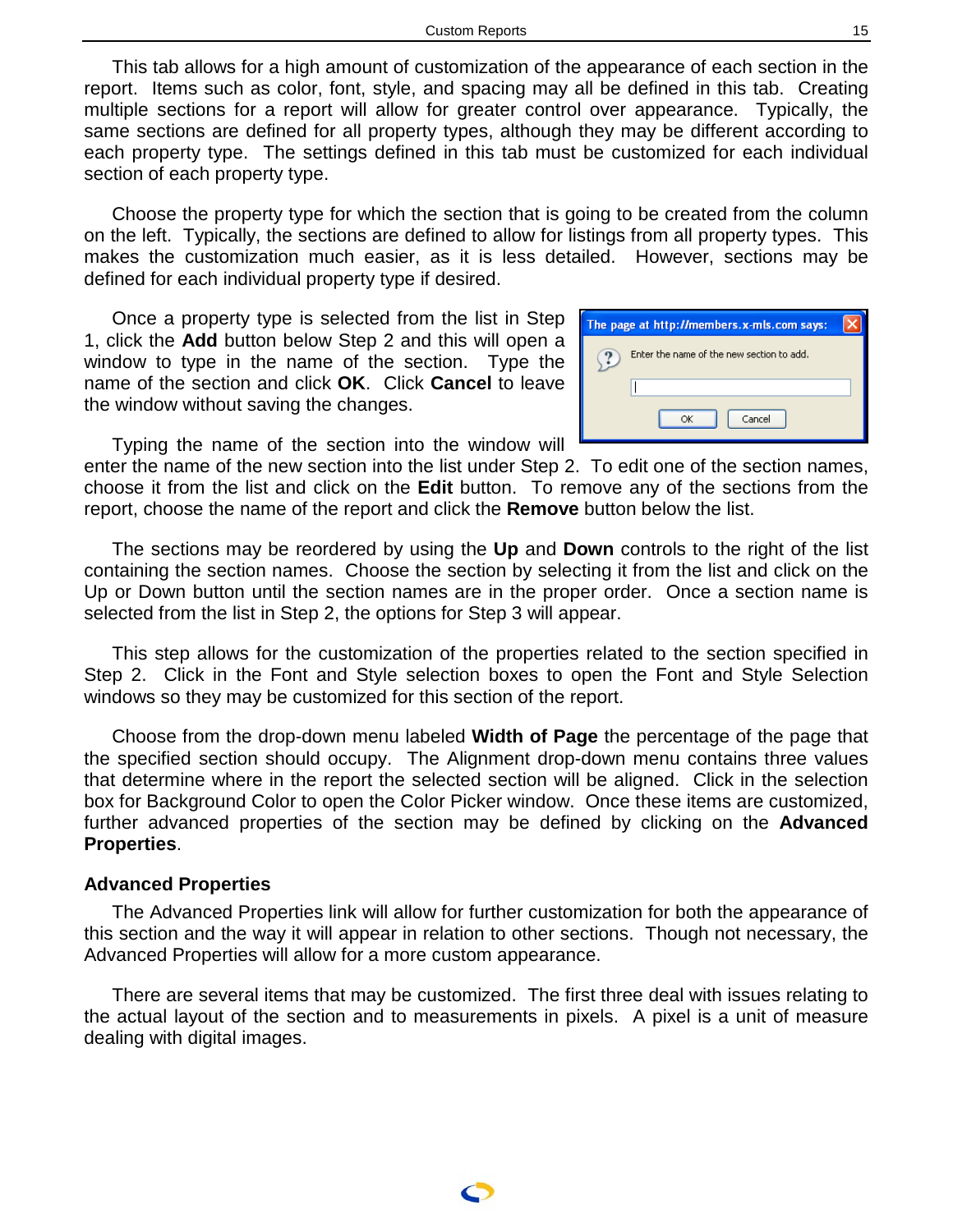<span id="page-15-0"></span>

| <b>Advanced Properties</b> |                                      |  |  |  |
|----------------------------|--------------------------------------|--|--|--|
| Container spacing          | 0 pixels                             |  |  |  |
| Container padding          | 2 pixels<br>$\checkmark$             |  |  |  |
| Border width               | 1 pixel                              |  |  |  |
| Border color               | lblack<br>Sample:<br>Clear           |  |  |  |
| Frame                      | All borders are shown                |  |  |  |
| Rules                      | Display all rules within the section |  |  |  |

- **Container Spacing** Choose from the drop-down menu the number of pixels that will appear as 'blank space' between the containers customized for this section.
- **Container Padding** Choose from the drop-down menu the number of pixels that will appear as blank space between the border of each container in the section and the contents of that container.
- **Border Width** Choose from the drop-down menu the width of the border for this section in pixels.
- **Border Color** Click inside the selection box for Border Color to open up the color selection window. This will determine the color of the borders for this section.
- **Frame** Choose the settings for the Frame. This determines which of the four outside edges of the section's border will appear. Frame can be set to show all borders, two edges at a time, or individual edges.
- **Rules** Choose the settings for the Rules. This determines which borders inside of the section will appear. Rules can be set to show all inside borders, no inside borders, horizontal borders, or vertical borders.

### **Font Picker**

Click in the text box next to **Font** to display the font selection window. In every part of the Custom Report Designer where fonts may be selected, this process will be the same.

There are several customizations related to font that may be selected from here. The Font Preview section at the bottom will display your current selections.

- **Font** Choose the name of the font that should be used.
- **Size** Choose the size of the font.
- **Style** Choose additional style customizations for the font by checking the box next to the option to be used.
- **Advanced** Custom Style Sheet Tags. Advanced customizations can be made for the font by clicking on the selection button to the right of the field for Advanced. This will open up the Style Picker window. This function will allow the user to select predefined HTML style tags to be applied to the font.

|                                               | D http://members.x-mls.com - Font Picker -  _                                   |               |                  |  |               |  |  |  |
|-----------------------------------------------|---------------------------------------------------------------------------------|---------------|------------------|--|---------------|--|--|--|
|                                               | <b>Font Picker</b>                                                              |               |                  |  |               |  |  |  |
| Font:                                         | Albertus Medium<br>Andale Mono<br>Antique Olive<br>Arial<br><b>Book Antiqua</b> |               |                  |  |               |  |  |  |
| Size:                                         | 11.0 pt                                                                         |               | ₩                |  |               |  |  |  |
|                                               | Bold                                                                            | <b>Italic</b> |                  |  | Underline     |  |  |  |
|                                               | SMALL CAPS                                                                      |               | Overline         |  | Strikethrough |  |  |  |
|                                               | Capitalize                                                                      |               | <b>UPPERCASE</b> |  | lowercase     |  |  |  |
|                                               | Advanced: Custom Style Sheet Tags                                               |               |                  |  |               |  |  |  |
|                                               |                                                                                 |               |                  |  |               |  |  |  |
|                                               | OK<br>Cancel                                                                    |               |                  |  |               |  |  |  |
|                                               | <b>Font Preview</b>                                                             |               |                  |  |               |  |  |  |
| The quick brown fox jumped over the lazy dog. |                                                                                 |               |                  |  |               |  |  |  |
|                                               |                                                                                 |               |                  |  |               |  |  |  |